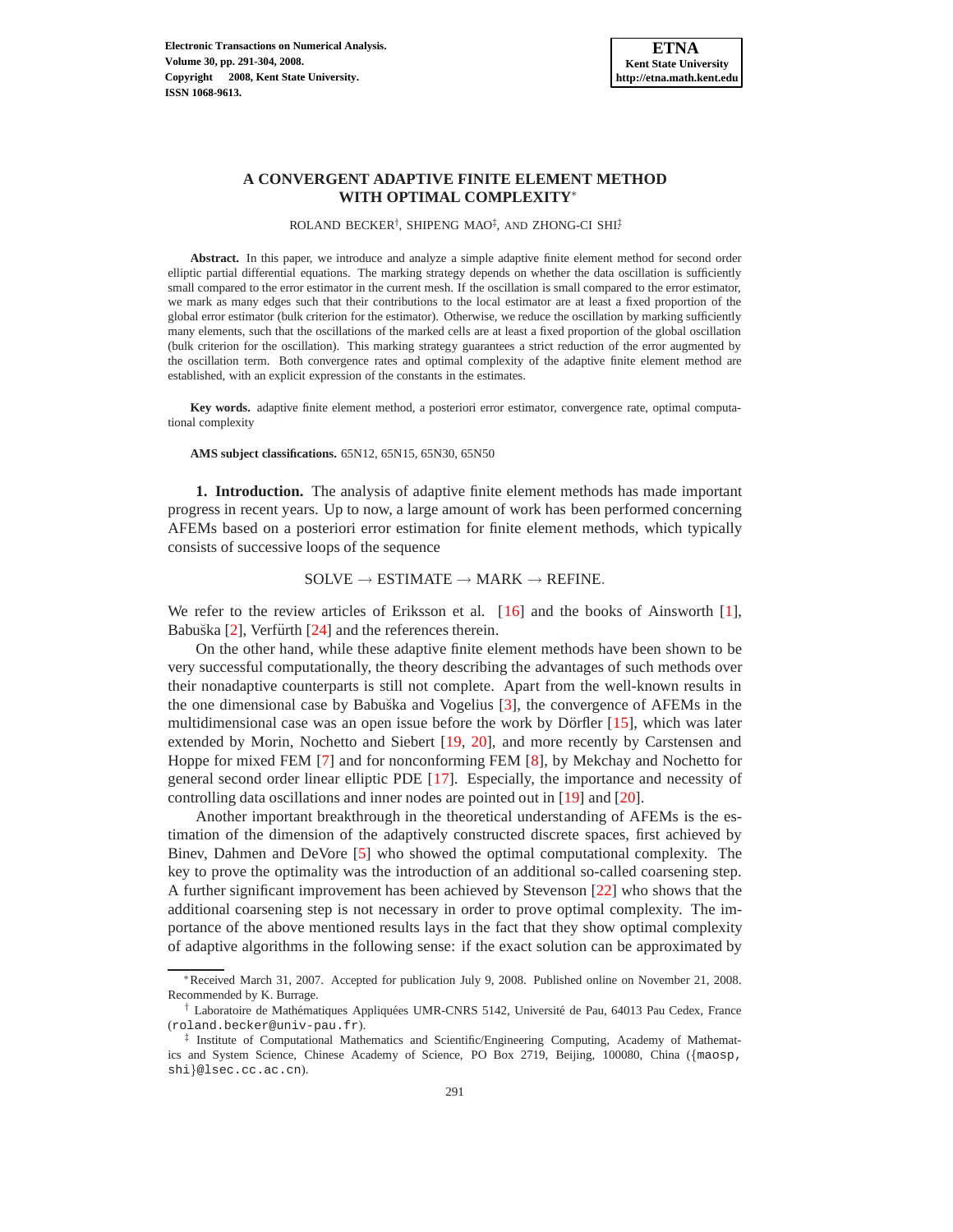a given adaptive method at a certain rate (quotient of accuracy to number of unknowns), the iteratively constructed sequence of meshes will realize this rate up to a constant factor.

In this paper, we present a simple adaptive finite element method for second order elliptic partial differential equations, which is a modification of the MNS algorithm of [\[19\]](#page-13-3) and [\[20\]](#page-13-4) by Morin, Nochetto and Siebert. Our modification is motivated by the idea that if the data oscillation term is small compared to the error estimator, it is sufficient to mark elements such that the sum of the local error indicators amounts to a fixed proportion of the global error estimator, otherwise we only need to perform a similar marking strategy for the oscillation term. The adaptive algorithm considered here simplifies the MNS algorithm, but its convergence proof is not obvious. Since in one refinement step we mark elements either according to the error estimator or according to the oscillation term, one cannot expect the oscillation term to be reduced in every iteration as is the case in the MNS algorithm. Therefore, in order to prove convergence of our algorithm, we need to couple the error and oscillation term by an argument similar to  $[19]$ . As a novel theoretical result, we prove a contraction property of the error augmented by the data oscillation term. In addition, both convergence rates and optimal complexity of the adaptive finite element method are established by a detailed analysis in the spirit of  $[19]$  and  $[22]$ .

An outline of the remaining parts of the paper is as follows. In Section [2,](#page-1-0) we introduce the set-up and discretization of the model problem, an a posteriori error estimate for the finite element method and the adaptive algorithm AFEM along with some notations and preliminaries for subsequent use. In Section [3](#page-3-0) we present some useful lemmata concerning the a posteriori error estimator and prove the convergence rates and optimal complexity of the adaptive finite element method by a detailed analysis. Finally, some comments and extensions of the results conclude the paper in Section [4.](#page-12-6)

<span id="page-1-0"></span>**2. A simple adaptive finite element method.** We start this section with some useful notation. Throughout this paper, we adopt the standard conventions for Sobolev spaces (see, e.g., [\[11\]](#page-12-7)), the norms and seminorms of a function v defined on an open set  $G$ :

<span id="page-1-2"></span><span id="page-1-1"></span>
$$
||v||_{m,G} = \left(\int_G \sum_{|\alpha| \leq m} |D^{\alpha}v|^2\right)^{\frac{1}{2}}, \ \ |v|_{m,G} = \left(\int_G \sum_{|\alpha| = m} |D^{\alpha}v|^2\right)^{\frac{1}{2}}.
$$

Let  $\Omega \subset \mathbb{R}^n$  be a bounded polygonal (polyhedral) domain. We consider the following second order elliptic equations : Find  $u \in H_0^1(\Omega)$  such that

(2.1) 
$$
\begin{cases} -\Delta u = f, & \text{in } \Omega \\ u = 0, & \text{on } \partial \Omega, \end{cases}
$$

where  $f \in L^2(\Omega)$ .

We denote by  $(\cdot, \cdot)_G$  the  $L^2(G)$  inner product, and if  $G = \Omega$ , we drop the index  $\Omega$  for simplicity. For any  $f \in L^2(\Omega)$ , the weak formulation of the problem [\(2.1\)](#page-1-1) reads as follows:

(2.2) 
$$
\begin{cases} \text{Find } u \in H_0^1(\Omega), \text{ such that} \\ a(u, v) = (f, v), \forall v \in H_0^1(\Omega) \end{cases}
$$

with  $a(u, v) = \int_{\Omega} \nabla u \cdot \nabla v \, dx$ .

Let  $T_H$  be a conforming regular triangulation of  $\Omega$  and let  $V_H$  denote the finite element space of piecewise linear functions over  $T_H$ . We denote by  $V^H$  the space of continuous piecewise linear functions over  $\mathcal{T}_H$ , and let  $V_0^H$  be the subspace of functions of  $V^H$  that vanish at the boundary  $\partial\Omega$ . Let  $u_H$  denote the solution of the discrete problem

<span id="page-1-3"></span>(2.3) 
$$
\begin{cases} \text{Find } u_H \in V_0^H, & \text{such that} \\ a(u_H, v_H) = (f, v_H), & \forall v_H \in V_0^H. \end{cases}
$$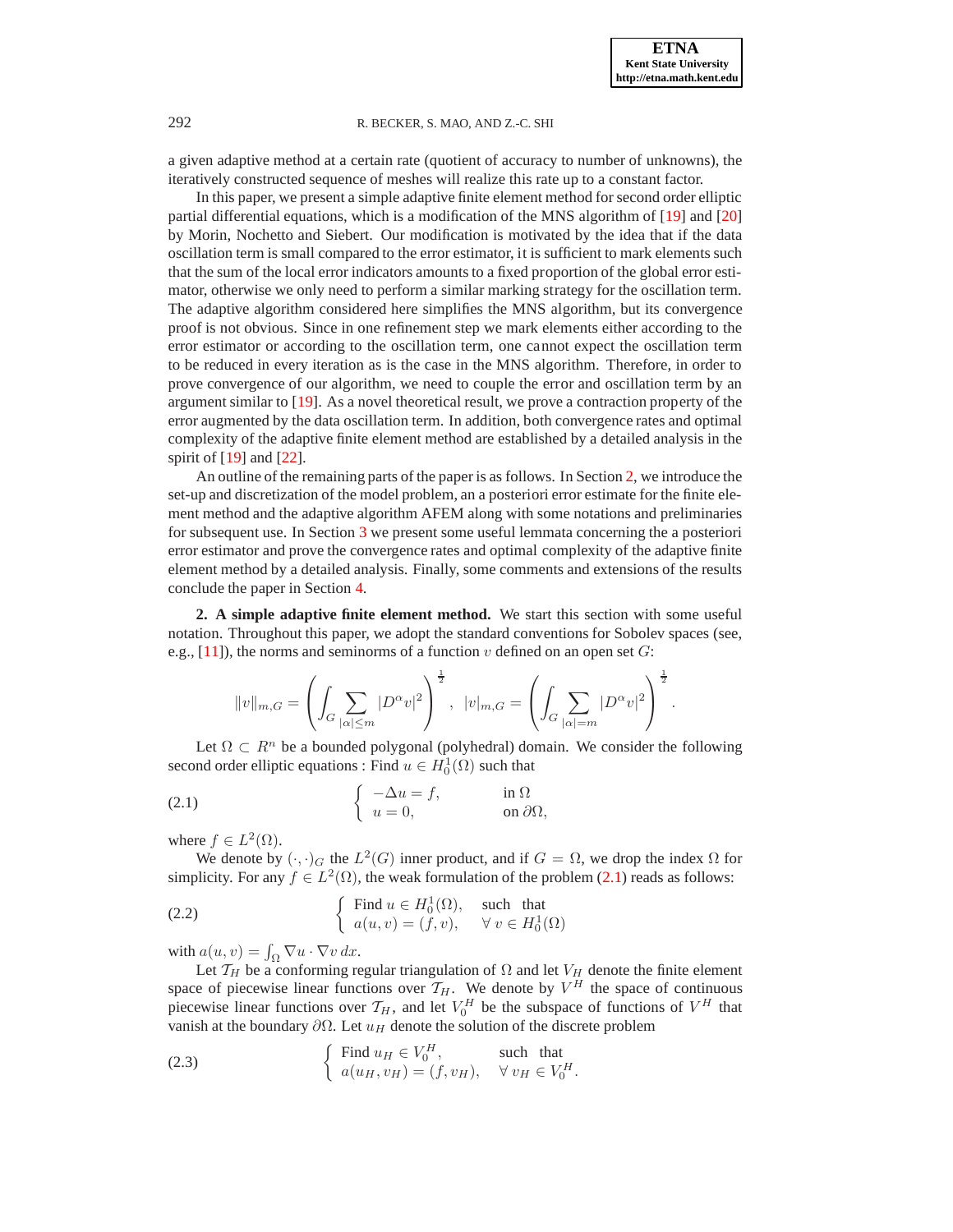A CONVERGENT AFEM WITH OPTIMAL COMPLEXITY 293

We shall not discuss the step SOLVE which deserves a separate investigation. We assume that the solutions of the finite-dimensional problems can be generated to any accuracy to accomplish this in optimal space and time complexity. Multigrid-like methods are well-known to achieve this goal, cf. [\[4,](#page-12-8) [26\]](#page-13-7).

We denote by  $\mathcal{E}_H$  the set of edges (or faces in 3D) of the triangulation  $\mathcal{T}_H$  that do not belong to the boundary  $\partial\Omega$  of the domain  $\Omega$ . For  $E \in \mathcal{E}_H$ ,  $H_E$  denotes the diameter of E and the domain  $\omega_E$  is the union of the two elements in  $\mathcal{T}_H$  sharing E. For any  $K \in \mathcal{T}_H$ ,  $H_K$ stands for its diameter and the domain  $\omega_K$  is the union of the adjacent elements in  $\mathcal{T}_H$ .

Subtracting [\(2.2\)](#page-1-2) from [\(2.3\)](#page-1-3) and integrating by parts yields

$$
a(u - u_H, v) = \sum_{K \in \mathcal{T}_H} (f, v - \mathcal{I}_H v) + \sum_{E \in \mathcal{E}_H} \int_E J_E(v - \mathcal{I}_H v) ds, \forall v \in H_0^1(\Omega).
$$

Here and below,  $J_E = [[\nabla u_H]]_E \cdot \nu$  represents the jump of flux across side E which is independent of the orientation of the unit normal  $\nu$ , and  $\mathcal{I}_H$  denotes the Clément interpolation operator [\[12\]](#page-12-9). It plays an important role in the analysis of the reliability, which is well established in the literature; see, for example, [\[9\]](#page-12-10).

Let  $\eta_E$  be the local error indicator associated with edge  $E \in \mathcal{E}_H$  which is defined as

$$
\eta_E(u_H) := \left(\sum_{K \in \omega_E} \|H_K f\|_{0,K}^2 + \|H_E^{\frac{1}{2}} J_E\|_{0,E}^2\right)^{1/2}.
$$

For any given subset  $\mathcal{F}_H \subseteq \mathcal{E}_H$  and  $\mathcal{S}_H \subseteq \mathcal{T}_H$ , we define

$$
\eta(u_H, \mathcal{F}_H) := \left(\sum_{E \in \mathcal{F}_H} \eta_E^2(u_H)\right)^{1/2}
$$

and

$$
osc(f, S_H) := \left(\sum_{K \in S_H} ||H_K(f - f_H)||_{0,K}^2\right)^{1/2},
$$

where  $f_H$  denotes a piecewise constant approximation of f on  $\mathcal{T}_H$ . If  $f \in L^2(\Omega)$ , its value on  $K$  is the mean value of  $f$  over  $K$ .

The following upper and lower bounds are well known; see, e.g., [\[1\]](#page-12-0) and [\[24\]](#page-13-1).

<span id="page-2-1"></span>LEMMA 2.1 (Upper bound). *There exists a constant*  $C_1 > 0$  *depending only on the minimum angle of*  $T_H$  *such that* 

(2.4) 
$$
|u - u_H|^2_{1,\Omega} \leq C_1 \eta^2 (u_H, \mathcal{T}_H).
$$

<span id="page-2-2"></span>LEMMA 2.2 (Lower bound). *There exist two constants*  $C_2, C_3 > 0$  *depending only on the minimum angle of*  $\mathcal{T}_H$  *such that, for any*  $E \in \mathcal{E}_H$ *,* 

(2.5) 
$$
\eta_E^2(u_H) \leq C_2 \sum_{K \in \omega_E} |u - u_H|^2_{1,K} + C_3 \rho s c^2(f, \omega_E).
$$

<span id="page-2-3"></span><span id="page-2-0"></span>Summing up all  $E \in \mathcal{E}_H$  in [\(2.5\)](#page-2-0) we have

$$
(2.6) \t\t \eta^2(u_H, \mathcal{E}_H) \le (n+1)C_2|u - u_H|^2_{1,\Omega} + (n+1)C_3 \csc^2(f, \mathcal{T}_H).
$$

**ETNA Kent State University http://etna.math.kent.edu**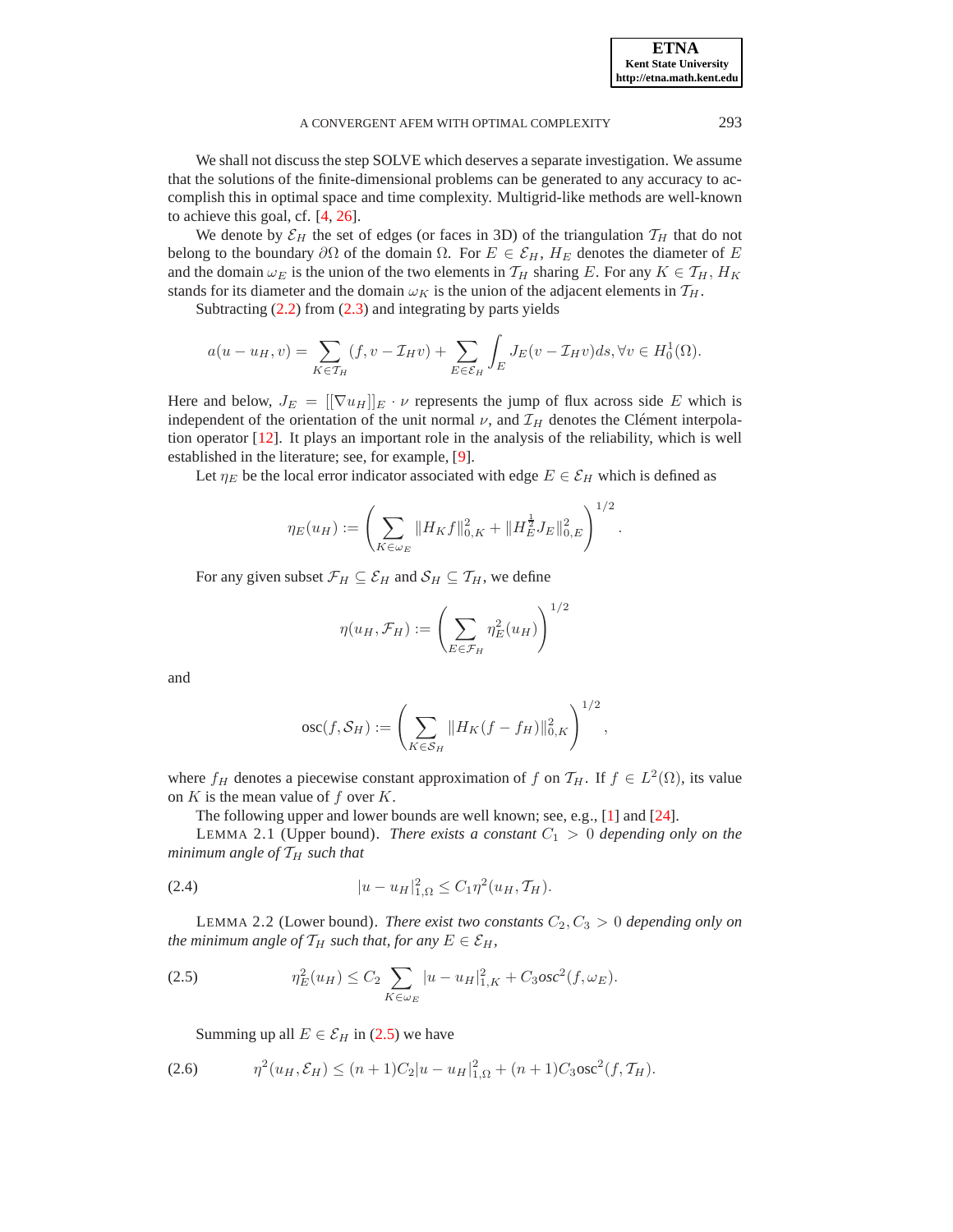We note that we can assume without loss of generality  $C_2 \geq C_3$ .

In practice, both the local error estimator  $\eta(u_H, \mathcal{F}_H)$  and the oscillation term  $\cos(f, \mathcal{S}_H)$ should be used in the MARK step of the algorithm. The precise way they are used in the MARK step influences the convergence of the AFEM; see [\[19\]](#page-13-3) and [\[20\]](#page-13-4). What is more, it also influences the optimality of the AFEM. Therefore, the MARK step plays a key role in AFEMs and should be designed properly.

As for the REFINE step, we need to carefully choose the rule for dividing the marked triangles such that the family of meshes obtained by this refinement rule is conforming and shape regular. In addition, we need to control the number of elements added in order to ensure the overall optimality of the refinement procedure. In this article, we shall use the *newest vertex bisection* technique. We refer to [\[5,](#page-12-5) [18,](#page-13-8) [22\]](#page-13-6) for details of this algorithm and restrict ourselves to list the following properties used later on.

LEMMA 2.3. Let  $\mathcal{T}_{h_k}, k=0,\ldots n$  be a sequence of locally refined triangulations created *by the newest vertex algorithm, starting from the initial mesh*  $\mathcal{T}_{h_0}$ *. Let*  $\mathcal{M}_k$ *, k* = 0,  $\dots$  n – 1 *be the collection of all marked triangles in step k. Let*  $\mathcal{N}(T)$  *denote the number of elements of a triangulation* T. Then  $\mathcal{T}_{h_n}$  is uniformly shape regular and the shape regularity of  $\mathcal{T}_{h_n}$ *only depends on that of*  $T_{h_0}$  *and furthermore,* 

<span id="page-3-1"></span>
$$
\mathcal{N}(\mathcal{T}_{h_n}) \leq \mathcal{N}(\mathcal{T}_{h_0}) + C_0 \sum_{k=0}^{n-1} \mathcal{N}(\mathcal{M}_k).
$$

REMARK 2.4. The result [\(2.7\)](#page-3-1) was first proved by Binev, Dahmen and DeVore [\[5\]](#page-12-5) in the 2D triangular case and generalized by Stenvenson [\[23\]](#page-13-9) to the case of general n-simplices.

Another important rule which appears in the REFINE step is *the interior node property*. Let  $\mathcal{T}_h$  be a refinement of the triangulation  $\mathcal{T}_H$ . We say that the refinement satisfies the interior node property if each element of the marked set  $\mathcal{M}_h$  to be refined, as well as each of its edges, contains a node of  $\mathcal{T}_h$  in its interior. In fact, the interior node property is also a necessary condition for the error reduction of adaptive linear finite element methods; see [\[19\]](#page-13-3) for an example which shows that if the refinement does not produce interior nodes, the error may not change.

We are now in the position to present our adaptive algorithm AFEM. Similar adaptive mesh adaptation algorithms have been presented in the literature  $[19, 22]$  $[19, 22]$ . The new ingredient in Algorithm 1 is the introduction of an adaptive marking strategy, which compares the oscillation term with the estimator in each step of the iteration. Depending on this comparison, only the dominant term is used for local refinement. The makes an importance difference with the algorithms known before. Since for many practical applications, the oscillation term can be expected to be significantly smaller, the algorithm will practically be driven by the estimator. In the recent technical reports  $[10, 14, 21]$  $[10, 14, 21]$  $[10, 14, 21]$  $[10, 14, 21]$ , published after submission of the present article, the authors also try to overcome the drawback of the original MNS algorithm. However, they do not consider an adaptive marking strategy, which allows us here to prove quasi-optimal convergence behavior.

Finally, we comment on the choice of the constants in Algorithm 1. According to our analysis, the constant  $\gamma$  has to be chosen small enough. A theoretical value ensuring geometrical convergence is given in Theorem [3.5;](#page-5-0) see [\(3.5\)](#page-5-1) below. An additional condition for the choice of  $\alpha$  is necessary in order to guarantee optimal complexity in Theorem [3.7;](#page-11-0) see [\(3.27\)](#page-11-1) below. It is clear that such a condition has to be imposed, since the choice of  $\alpha = 1$ corresponds to global refinement in each step of the algorithm.

<span id="page-3-0"></span>**3. Convergence and optimality of AFEM.** In this section we shall prove the convergence and optimality of the algorithm developed in Section [2.](#page-1-0) The techniques are adapted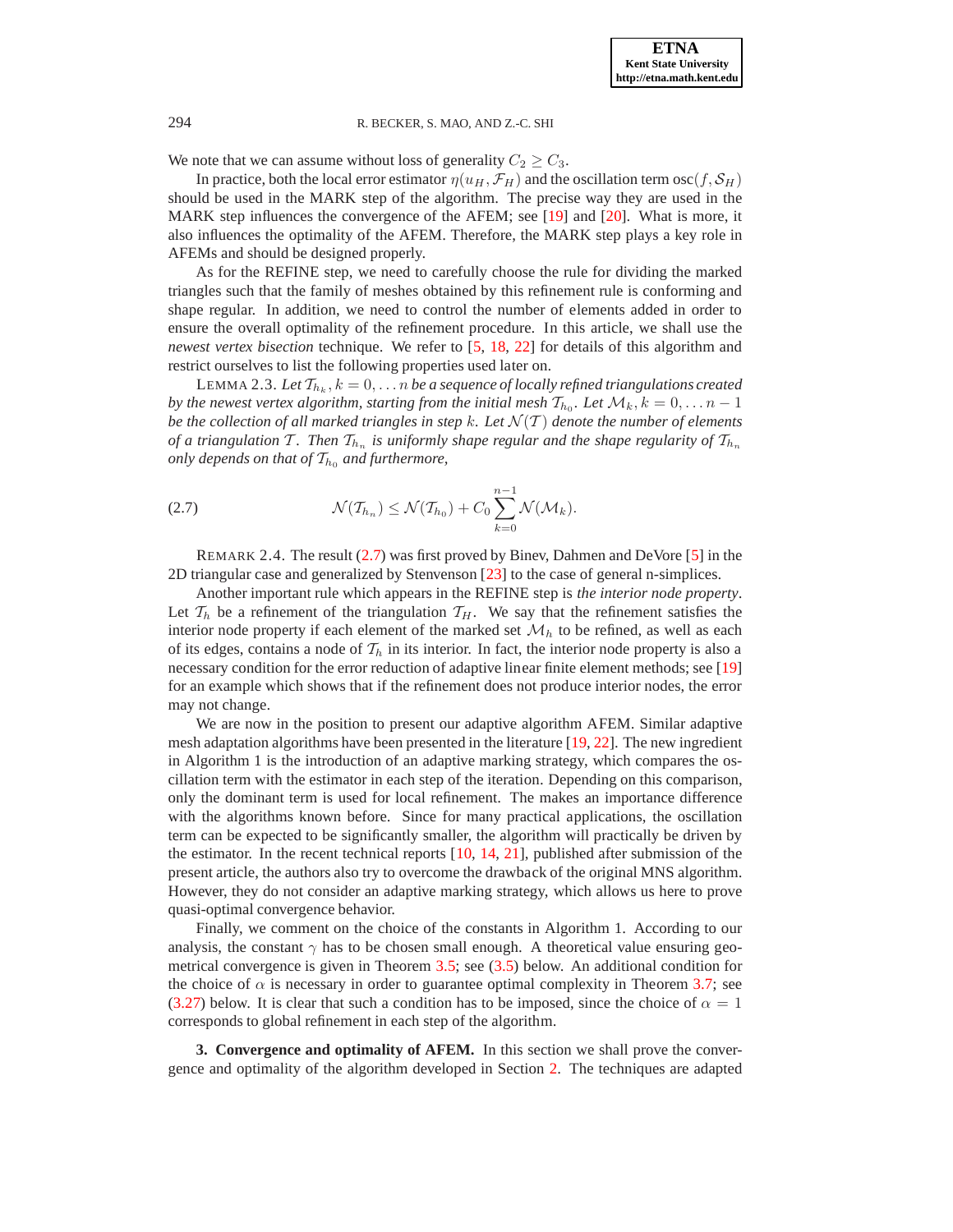- <span id="page-4-3"></span>(0) Select parameters  $0 < \alpha, \theta, \gamma < 1$  and an initial mesh  $\mathcal{T}_0$ , and set  $k = 0$ .
- (1) Solve the discrete system (2.3) on  $T_k$  for the finite element solution  $u_k$ .
- (2) Compute the a posteriori error estimator  $\eta(u_k, \mathcal{T}_k)$  and oscillation term  $\operatorname{osc}(f, \mathcal{T}_k)$ . If  $\eta(u_k, \mathcal{T}_k) \leq \epsilon$ , then stop.
- <span id="page-4-4"></span>(3) i) If  $\mathrm{osc}^2(f,\mathcal{T}_k)<\gamma\,\eta^2(u_k,\mathcal{T}_k)$  mark the minimal edge set  $\mathcal{F}_k$  of  $\mathcal{E}_k$  such that

$$
(2.8) \t\t \eta^2(u_k, \mathcal{F}_k) \ge \alpha \eta^2(u_k, \mathcal{E}_k).
$$

<span id="page-4-6"></span>Define the marked elements  $\mathcal{M}_k = \bigcup_{E \in \mathcal{F}_k} \omega_E$ .

ii) Otherwise choose the marked elements set  $\mathcal{M}_k$  of  $\mathcal{T}_k$  to be set of elements with the minimal cardinality such that

(2.9) 
$$
\qquad \qquad \text{osc}^2(f, \mathcal{M}_k) \geq \theta \csc^2(f, \mathcal{T}_k).
$$

- (4) Let  $\mathcal{T}_{k+1}$  be the refinement of  $\mathcal{T}_k$  (in the case i), the refinement should satisfy the interior node property).
- (5) Set  $k := k + 1$  and go to step (1).

from [\[5,](#page-12-5) [17,](#page-13-5) [19,](#page-13-3) [22\]](#page-13-6). For completeness we include some results established in the mentioned references without proofs.

The convergence analysis starts from the orthogonality relation between  $u - u_H$  and  $u_h - u_H$ , the so-called Pythagoras equality, which follows immediately from the Galerkin orthogonality.

<span id="page-4-0"></span>LEMMA 3.1 (Galerkin orthogonality). Let  $T_h$  be a refinement of the triangulation  $T_H$  $\mathit{such that}\ V^H\subset V^h,$  suppose  $u_H,u_h$  are then the discrete finite element solutions over  $\mathcal{T}_H$ and  $T_h$ , respectively. Then the following relation holds:

<span id="page-4-5"></span>(3.1) 
$$
|u - u_h|_{1,\Omega}^2 = |u - u_H|_{1,\Omega}^2 - |u_h - u_H|_{1,\Omega}^2.
$$

The following local bound for the estimator in terms of the local difference between two Galerkin solutions up to a local oscillation term plays a key role in the convergence analysis of AFEM.

<span id="page-4-1"></span>LEMMA 3.2. Let  $\mathcal{T}_h$  be a refinement of the triangulation  $\mathcal{T}_H$  such that  $V^H\subset V^h$ , if for *any*  $E \in \mathcal{E}_H$ , both  $E$  *and*  $K \in \omega_E$  *satisfy the interior node property, then we have* 

(3.2) 
$$
\eta_E^2(u_H) \leq C_4 \sum_{K \in \omega_E} |u_h - u_H|^2_{1,K} + C_5 \rho s c^2(f, \omega_E).
$$

As mentioned in the previous section, a successful convergent AFEM should include the so-called oscillation reduction. This idea was developed by Morin, Nochetto and Siebert [\[19,](#page-13-3) [20\]](#page-13-4), and is stated as follows.

<span id="page-4-2"></span>LEMMA 3.3 (Oscillation reduction). Let  $0 < \sigma < 1$  be the reduction factor of element *size associated with one refinement step. Given*  $0 < \theta < 1$ , let  $\widehat{\alpha} := 1 - (1 - \sigma^2)\theta$ . Let  $\mathcal{M}_H$ *be a subset of*  $T_H$  *such that* 

$$
osc2(f, \mathcal{M}_H) \ge \theta osc2(f, \mathcal{T}_H).
$$

*If*  $T_h$  *is a triangulation obtained from*  $T_H$  *by refining at least every element in*  $M_H$ *, then the following data oscillation reduction occurs:*

$$
osc2(f, Th) \leq \widehat{c}osc2(f, TH).
$$

**ETNA Kent State University http://etna.math.kent.edu**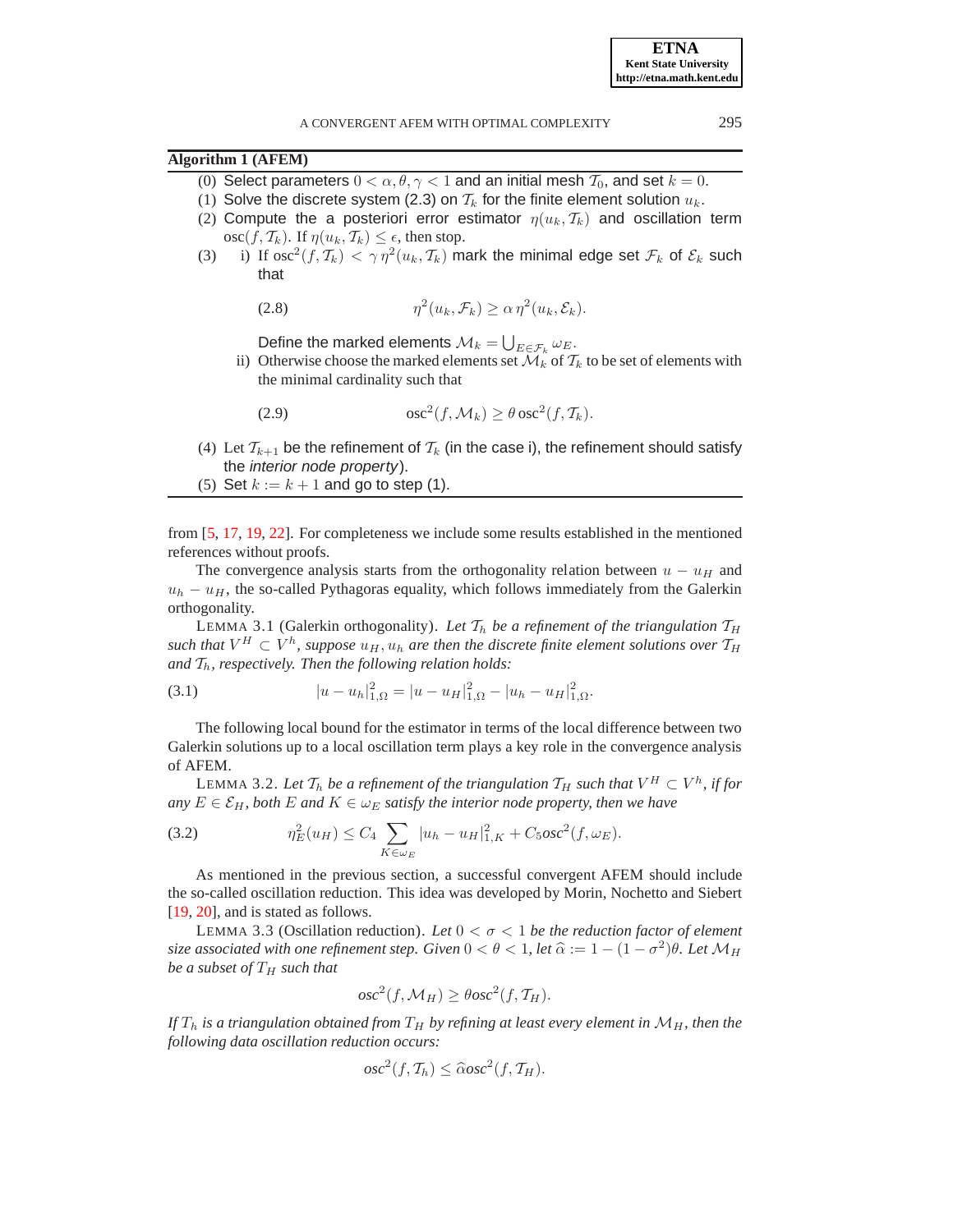The following lemma deals with a localized version of the upper bound for the difference between two Galerkin solutions with respect to two different partitions, which was proved by Stevenson [\[22\]](#page-13-6).

<span id="page-5-4"></span>LEMMA 3.4. Let  $C_1$  be the constant in Lemma [2.1.](#page-2-1) Then there exists a subset  $\mathcal{F}_H \subset \mathcal{E}_H$ , *such that*

(3.3) 
$$
|u_h - u_H|^2_{1,\Omega} \leq C_1 \eta^2 (u_H, \mathcal{F}_H)
$$

*and*

(3.4) 
$$
\mathcal{N}(\mathcal{F}_H) \leq C_6(\mathcal{N}(\mathcal{T}_h) - \mathcal{N}(\mathcal{T}_H)).
$$

Based on Lemmas [2.1,](#page-2-1) [2.2](#page-2-2) and Lemmas [3.1](#page-4-0)[,3.2,](#page-4-1) [3.3,](#page-4-2) we are now in a position to prove the convergence of Algorithm [1](#page-4-3) developed in the last section. Since they are of importance in the choice of the parameters employed in Algorithm 1 and since the Lemmata are given without proofs, we add some comments on the involved constants. Except  $C_0$ , they all depend on the minimal angle condition. To be more precise, constants  $C_4$  and  $C_5$  depend on Verfürth's inverse estimate and could be determined by an eigenvalue problem. The constants  $C_1$  and  $C_6$  depend on the Clément operator; see [\[9,](#page-12-10) [25\]](#page-13-12). The constant  $C_0$  depends on the details of the refinement algorithm; see [\[5,](#page-12-5) [23\]](#page-13-9).

<span id="page-5-0"></span>THEOREM 3.5 (Convergence of AFEM). Let  $\{V^k\}_{k>0}$  be a sequence of nested finite el*ement spaces generated by algorithm* AFEM *and let*  $\{u_k\}_{k>0}$  *be the corresponding sequence of finite element solutions. Assume that*

<span id="page-5-1"></span>(3.5) 
$$
0 < \gamma < \gamma^* := \frac{\alpha}{(n+1)C_2[(n+1)C_1C_5 + \alpha C_3]}.
$$

*Then there exist constants*  $\beta > 0$  *and*  $0 < \rho < 1$ *, depending only on the shape regularity of meshes, the data, the dimension n, the parameters*  $\alpha$ ,  $\theta$ ,  $\gamma$  *used by* AFEM, *such that for any two consecutive iterates*  $k$  *and*  $k + 1$  *we have* 

<span id="page-5-2"></span>(3.6) 
$$
|u - u_{k+1}|_{1,\Omega}^2 + \beta osc^2(f, \mathcal{T}_{k+1}) \le \rho \Big( |u - u_k|_{1,\Omega}^2 + \beta osc^2(f, \mathcal{T}_k) \Big).
$$

<span id="page-5-3"></span>*Therefore, algorithm* AFEM *converges with a linear rate* ρ*, namely*

(3.7) 
$$
|u - u_k|_{1,\Omega}^2 + \beta osc^2(f, \mathcal{T}_k) \le C^* \rho^k,
$$

*where*  $C^* := |u - u_0|_{1,\Omega}^2 + \beta \sigma s c^2(f, \mathcal{T}_0)$ . *The reduction rate is:* 

(3.8) 
$$
\rho = 1 - \frac{(1 - \mu)\alpha}{(n + 1)C_1C_4},
$$

*with*  $\mu$  *defined through* [\(3.16\)](#page-7-0)*,* [\(3.18\)](#page-7-1)*,* and [\(3.20\)](#page-8-0) below. The value of  $\beta$  is defined by  $\beta =$  $\max(\beta_1, \beta_2)$  *with*  $\beta_1$  *and*  $\beta_2$  *deined below in* [\(3.15\)](#page-7-2) *and* [\(3.17\)](#page-7-3)*, respectively.* 

*Proof*. We treat the two possible cases of the algorithm separately. First consider the case  $\cos^2(f, \mathcal{T}_k) < \gamma \eta^2(u_k, \mathcal{E}_k)$ . By Lemma [2.1,](#page-2-1) Lemma [3.2](#page-4-1) and the marking strategy [\(2.8\)](#page-4-4), we have

$$
|u - u_k|_{1,\Omega}^2 \le C_1 \eta^2(u_k, \mathcal{E}_k) \le \frac{C_1}{\alpha} \eta^2(u_k, \mathcal{F}_k)
$$
  
 
$$
\le \frac{(n+1)C_1}{\alpha} \Big( C_4 |u_{k+1} - u_k|_{1,\Omega}^2 + C_5 \text{osc}^2(f, \mathcal{T}_k) \Big),
$$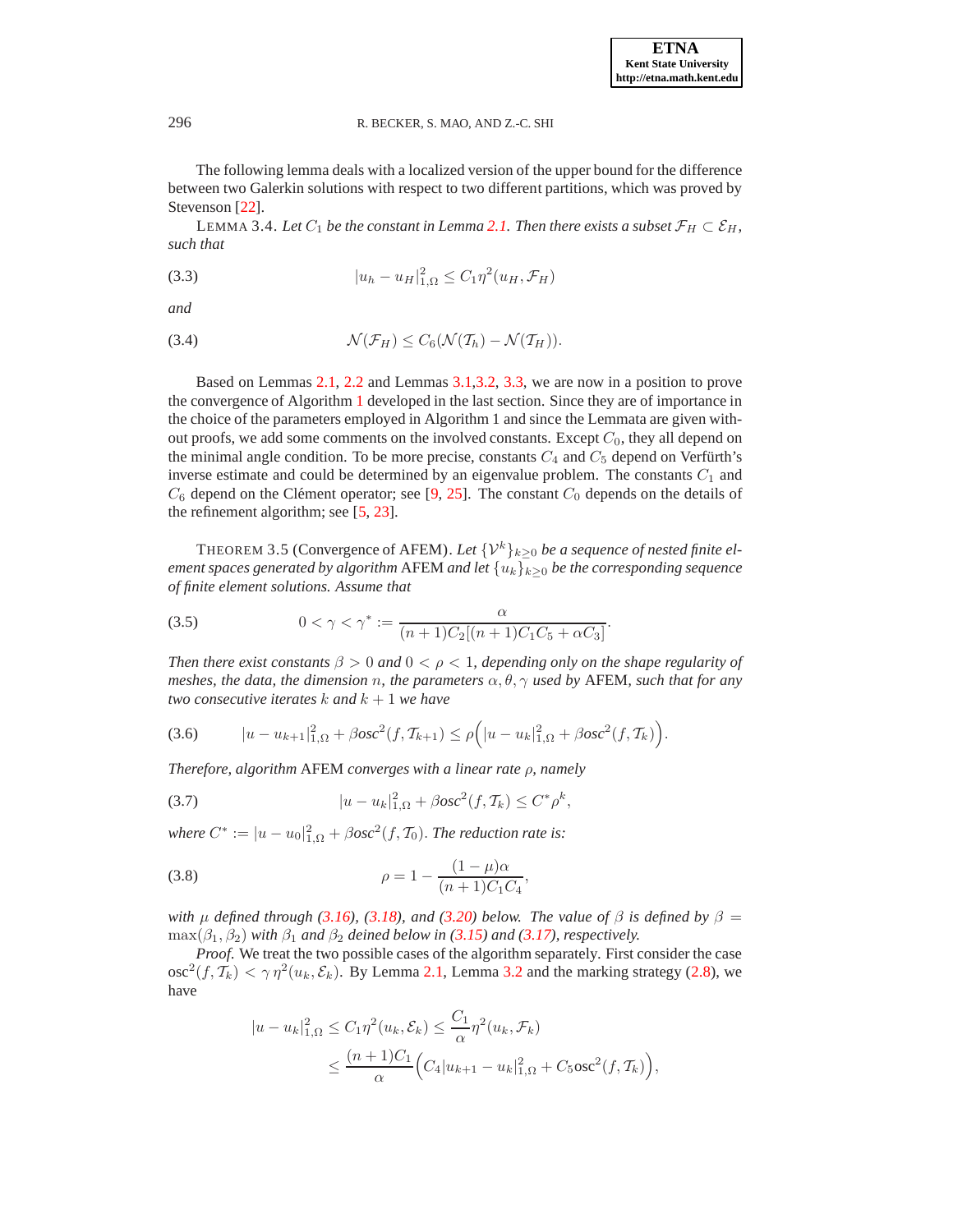# A CONVERGENT AFEM WITH OPTIMAL COMPLEXITY 297

which implies that

(3.9) 
$$
|u_{k+1} - u_k|_{1,\Omega}^2 \ge \frac{\alpha}{(n+1)C_1C_4}|u - u_k|_{1,\Omega}^2 - \frac{C_5}{C_4} \csc^2(f, \mathcal{T}_k).
$$

Let  $\beta > 0$  be a constant to be chosen in the subsequent analysis. Thanks to the Galerkin orthogonality [\(3.1\)](#page-4-5), one can prove

$$
|u - u_{k+1}|_{1,\Omega}^2 + \beta \csc^2(f, \mathcal{T}_{k+1})
$$
  
\n
$$
\leq |u - u_k|_{1,\Omega}^2 - |u_k - u_{k+1}|_{1,\Omega}^2 + \beta \csc^2(f, \mathcal{T}_k)
$$
  
\n
$$
\leq \left(1 - \frac{\alpha}{(n+1)C_1C_4}\right) |u - u_k|_{1,\Omega}^2 + \left(\beta + \frac{C_5}{C_4}\right) \csc^2(f, \mathcal{T}_k).
$$

Introducing another constant  $0 < b < 1$  and using the lower bound [\(2.6\)](#page-2-3), we get

$$
|u - u_{k+1}|_{1,\Omega}^2 + \beta \text{osc}^2(f, \mathcal{T}_{k+1})
$$
  
\n
$$
\leq \left(1 - \frac{\alpha}{(n+1)C_1C_4}\right)|u - u_k|_{1,\Omega}^2
$$
  
\n
$$
+ \gamma b \left(\beta + \frac{C_5}{C_4}\right) \eta^2(u_k, \mathcal{E}_k) + (1 - b) \left(\beta + \frac{C_5}{C_4}\right) \text{osc}^2(f, \mathcal{T}_k)
$$
  
\n
$$
\leq \left(1 - \frac{\alpha}{(n+1)C_1C_4} + (n+1)bC_2\gamma\left(\beta + \frac{C_5}{C_4}\right)\right)|u - u_k|_{1,\Omega}^2
$$
  
\n
$$
+ \left((1 - b) \left(\beta + \frac{C_5}{C_4}\right) + (n+1)bC_3\gamma\left(\beta + \frac{C_5}{C_4}\right)\right) \text{osc}^2(f, \mathcal{T}_k).
$$

In view of [\(3.10\)](#page-6-0), in order to prove [\(3.6\)](#page-5-2), we select the two constants  $\beta$  and b such that

<span id="page-6-2"></span>(3.11) 
$$
(1-b)\left(\beta + \frac{C_5}{C_4}\right) + (n+1)bC_3\gamma\left(\beta + \frac{C_5}{C_4}\right)
$$

$$
\leq \left(1 - \frac{\alpha}{(n+1)C_1C_4} + (n+1)bC_2\gamma\left(\beta + \frac{C_5}{C_4}\right)\right)\beta
$$

and

(3.12) 
$$
\left(1 - \frac{\alpha}{(n+1)C_1C_4} + (n+1)bC_2\gamma\left(\beta + \frac{C_5}{C_4}\right)\right) < 1.
$$

<span id="page-6-1"></span>For the sake of our analysis, we can select another parameter  $\mu \in (0, 1)$ , and b is chosen such that

(3.13) 
$$
b = \frac{\mu \alpha}{(n+1)^2 C_1 C_2 C_4 \gamma \left(\beta + \frac{C_5}{C_4}\right)},
$$

which implies that the error reduction rate is

(3.14) 
$$
\rho := 1 - \frac{(1 - \mu)\alpha}{(n + 1)C_1C_4}.
$$

Substituting  $(3.13)$  into  $(3.11)$  and rearranging, we obtain

$$
-\frac{\alpha}{(n+1)C_1C_4}(1-\mu)\beta \ge \frac{C_5}{C_4} - \frac{\mu\alpha}{(n+1)C_1C_4} \left(\frac{1}{(n+1)C_2\gamma} - C_3\right),
$$

<span id="page-6-0"></span>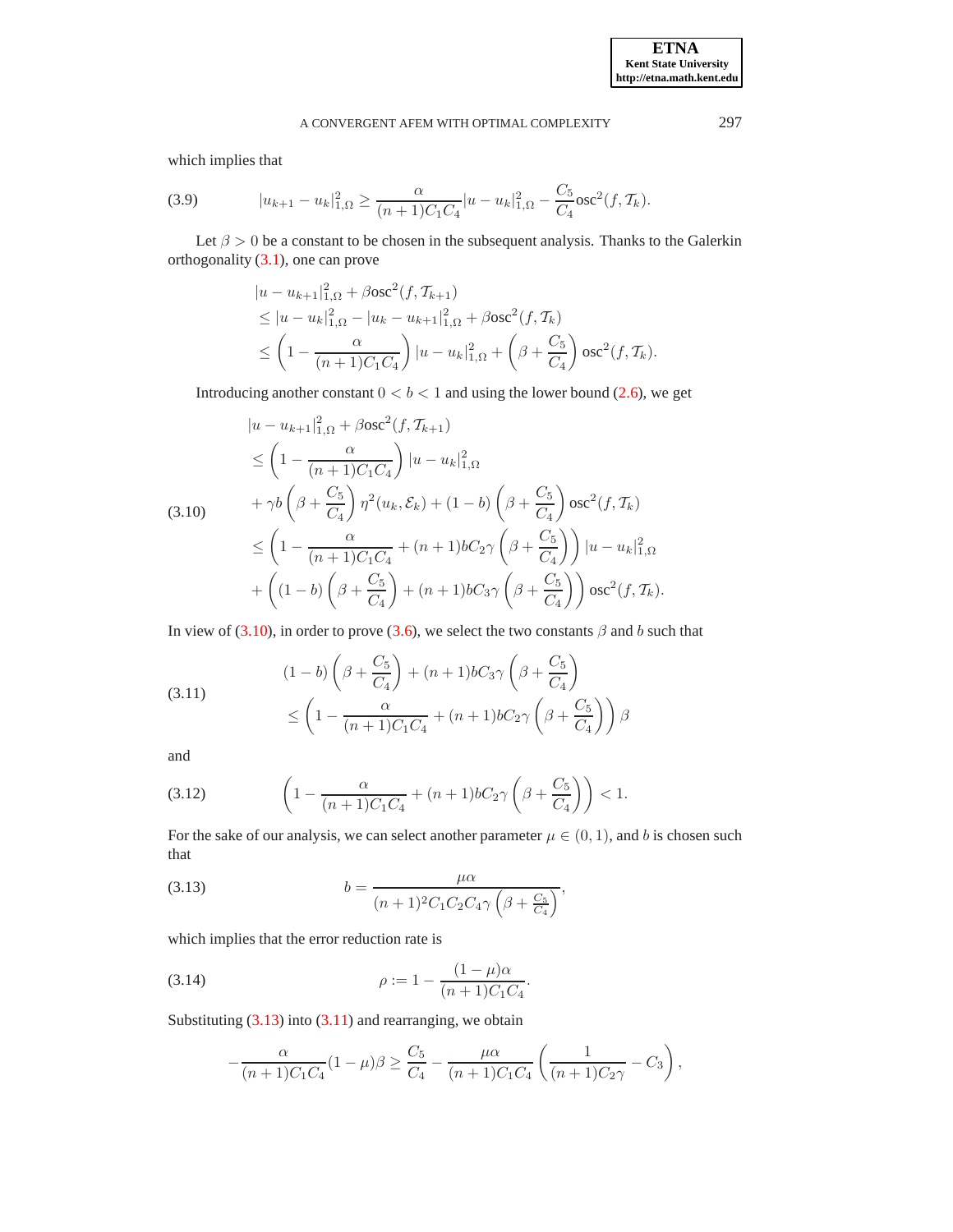<span id="page-7-2"></span>which implies

(3.15) 
$$
\beta \leq \beta_1(\mu) := \frac{-(n+1)C_1C_5 + \mu \alpha \left(\frac{1}{(n+1)C_2\gamma} - C_3\right)}{(1-\mu)\alpha}
$$

<span id="page-7-0"></span>if we choose  $\mu$  such that

(3.16) 
$$
\mu > \mu_1^* := \frac{(n+1)C_1C_5}{\alpha \left(\frac{1}{(n+1)C_2\gamma} - C_3\right)}.
$$

Note that  $\mu_1^* < 1$  under the assumption that  $0 < \gamma < \gamma^*$ .

Now, let us consider the case osc $^{2}(f, \mathcal{T}_{k}) \geq \gamma\eta^{2}(u_{k}, \mathcal{E}_{k})$ , then the marking strategy [\(2.9\)](#page-4-6) will be adopted. Let  $0 < a < 1$  be a constant to be chosen suitably. By Lemmas [3.3](#page-4-2) and [2.1,](#page-2-1) we have

$$
|u - u_{k+1}|_{1,\Omega}^2 + \beta \operatorname{osc}^2(f, \mathcal{T}_{k+1})
$$
  
=  $(1 - a)|u - u_{k+1}|_{1,\Omega}^2 + a|u - u_{k+1}|_{1,\Omega}^2 + \beta \operatorname{osc}^2(f, \mathcal{T}_{k+1})$   
 $\leq (1 - a)|u - u_{k+1}|_{1,\Omega}^2 + aC_1\eta^2(u_k, \mathcal{E}_k) + \beta \widehat{\alpha} \operatorname{osc}^2(f, \mathcal{T}_k)$   
 $\leq (1 - a)|u - u_k|_{1,\Omega}^2 + \left(\frac{aC_1}{\gamma} + \beta \widehat{\alpha}\right) \operatorname{osc}^2(f, \mathcal{T}_k).$ 

We will choose the constant a such that the error contraction in the second case is also  $\rho$ , that is to say,

$$
a = \frac{(1 - \mu)\alpha}{(n + 1)C_1C_4}.
$$

Then in order to prove [\(3.6\)](#page-5-2), it is sufficient that the constant  $\beta$  satisfies

$$
\frac{aC_1}{\gamma} + \beta \widehat{\alpha} \le (1 - a)\beta,
$$

<span id="page-7-3"></span>which implies

(3.17) 
$$
\beta \ge \beta_2(\mu) := \frac{\frac{C_1}{\gamma}(1-\mu)\alpha}{(1-\widehat{\alpha})(n+1)C_1C_4 - (1-\mu)\alpha}
$$

<span id="page-7-1"></span>under the assumption that

(3.18) 
$$
\mu > \mu_2^* := 1 - \frac{(1 - \widehat{\alpha})(n + 1)C_1C_4}{\alpha}.
$$

Let us now discuss the selection of the value of  $\mu$ . If we select a fixed value for  $\mu$  and set  $\beta = \max{\beta_1, \beta_2}$ , [\(3.6\)](#page-5-2) will be obtained. In view of [\(3.15\)](#page-7-2) and [\(3.17\)](#page-7-3), the proper value of  $\beta$ can be found if and only if

$$
\beta_2(\mu) \leq \beta_1(\mu),
$$

which is equivalent to

$$
f(\mu) := \lambda_1 \mu^2 + \lambda_2 \mu + \lambda_3 \ge 0,
$$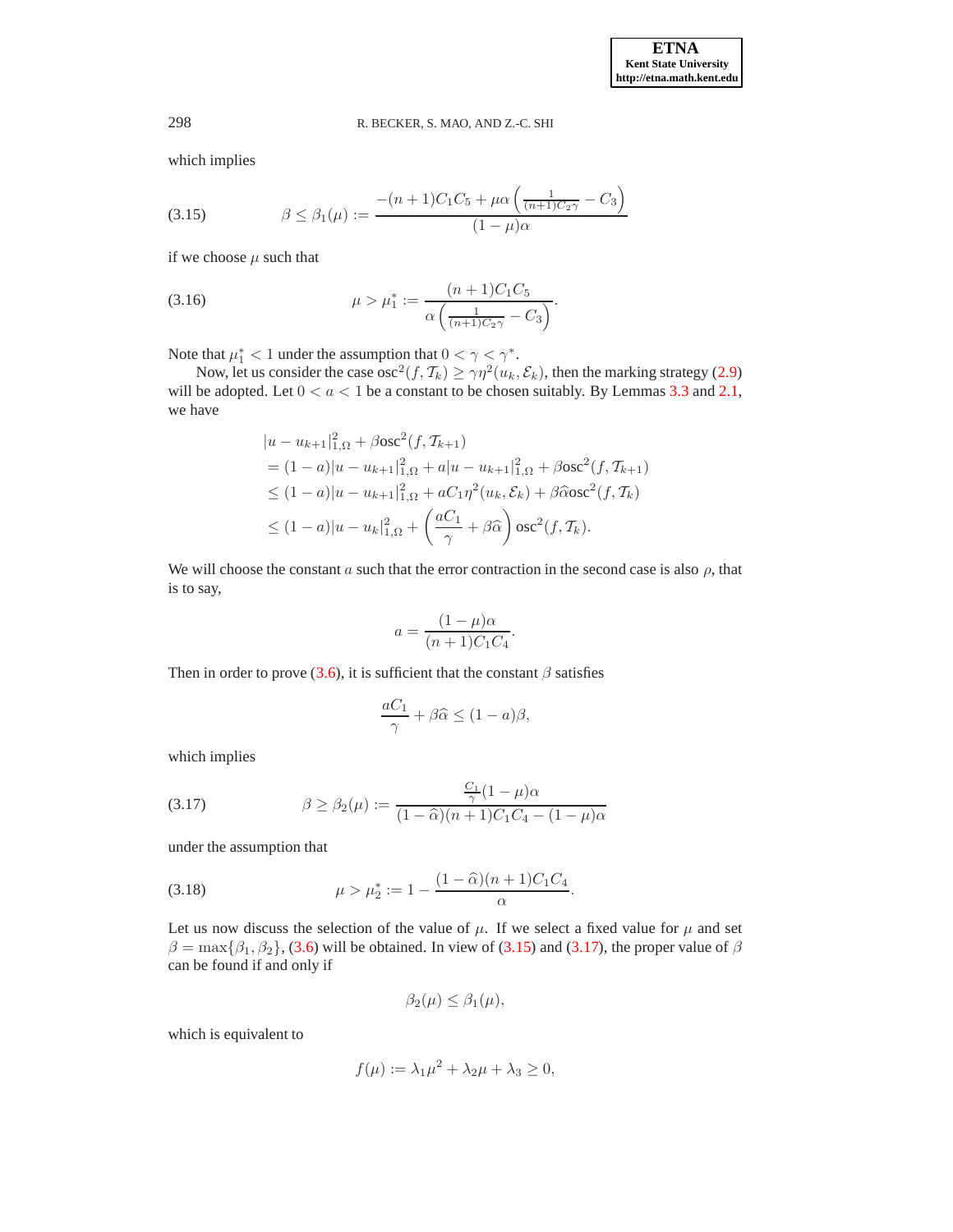where

$$
\begin{cases}\n\lambda_1 := \alpha^2 \left( \frac{1}{(n+1)C_2\gamma} - C_3 \right) - \frac{C_1\alpha}{\gamma}, \\
\lambda_2 := \alpha \left( \frac{1}{(n+1)C_2\gamma} - C_3 \right) \left( (1-\widehat{\alpha})(n+1)C_1C_4 - \alpha \right) \\
& -(n+1)C_1C_5\alpha + \frac{2C_1\alpha}{\gamma}, \\
\lambda_3 := (n+1)C_1C_5\left( \alpha - (1-\widehat{\alpha})(n+1)C_1C_4 \right) - \frac{C_1\alpha}{\gamma}.\n\end{cases}
$$

It can be checked that

$$
(3.19) \t f(1) = (1 - \widehat{\alpha})(n+1)C_1C_4\left(\alpha\left(\frac{1}{(n+1)C_2\gamma} - C_3\right) - (n+1)C_1C_5\right) > 0.
$$

<span id="page-8-0"></span>By the continuity of the function f we know that there exists a constant  $0 < \mu_3^* < 1$  such that  $f(\mu_3^*) \geq 0$ . Then the value of  $\mu$  can be selected such that

(3.20) 
$$
\max\{\mu_1^*, \mu_2^*, \mu_3^*\} < \mu < 1.
$$

Thus we have proved  $(3.6)$ . Since  $(3.7)$  is a direct consequence of  $(3.6)$ , the proof of the theorem is complete.  $\square$ 

For the proof of the optimal complexity of algorithm AFEM, we introduce some notation from nonlinear approximation theory, developed in [\[5,](#page-12-5) [6,](#page-12-12) [13,](#page-13-13) [22\]](#page-13-6). Let  $\mathcal{H}_N$  be the set of all triangulations  $T$  which are obtained by refinement of a regular initial triangulation  $T_0$ and the cardinality of which satisfy  $\mathcal{N}(\mathcal{T}) \leq N$ . For a given triangulation, the associated finite element approximation of the problem (2.3) is denoted by  $u<sub>T</sub>$ . Next we define the approximation class

$$
\mathcal{W}^s := \Big\{ (u, f) \in (H_0^1(\Omega), L^2(\Omega)) : ||(u, f)||_{\mathcal{W}^s} < +\infty \Big\},\
$$

with

$$
\|(u,f)\|_{\mathcal{W}^{s}} := \sup_{N \geq \mathcal{N}(\mathcal{T}_{0})} N^{s} \inf_{\mathcal{T} \in H_{N}} \Big(|u - u_{\mathcal{T}}|^{2}_{1,\Omega} + \text{osc}^{2}(f,\mathcal{T})\Big).
$$

We say that an adaptive finite element method realizes optimal convergence rates if whenever  $(u, f) \in \mathcal{W}^s$ , it produces the approximation  $u_k$  with respect to the triangulation  $\mathcal{T}_k$  such that

$$
|u - u_k|_{1, \Omega} \leq C \mathcal{N}(\mathcal{T}_k)^{-s}.
$$

First, we estimate the number of elements added in one single refinement step.

<span id="page-8-3"></span>LEMMA 3.6. Let  $\{V^k\}_{k\geq 0}$  be a sequence of nested finite element spaces produced by *algorithm* AFEM *and let*  $\{u_k\}_{k\geq 0}$  *be the corresponding sequence of finite element solutions. Assume that*  $0 < \gamma < \gamma^*$ ,

<span id="page-8-1"></span>(3.21) 
$$
C_1 C_2 \alpha + C_3 \gamma < \frac{1}{n+1},
$$

 $and (u, f) \in W<sup>s</sup>$ . Then there exists a constant  $C_1^*$ , depending only on the shape regularity *of the initial mesh, the data, the dimension n, the parameters*  $\alpha$ ,  $\theta$ ,  $\gamma$  *used by* AFEM, *and*  $\mathcal{N}(\mathcal{T}_0)$ *, such that* 

<span id="page-8-2"></span>(3.22) 
$$
\mathcal{N}(\mathcal{M}_k) \leq C_1^* \left( |u - u_k|_{1,\Omega}^2 + osc^2(f, \mathcal{T}_k) \right)^{-1/s}
$$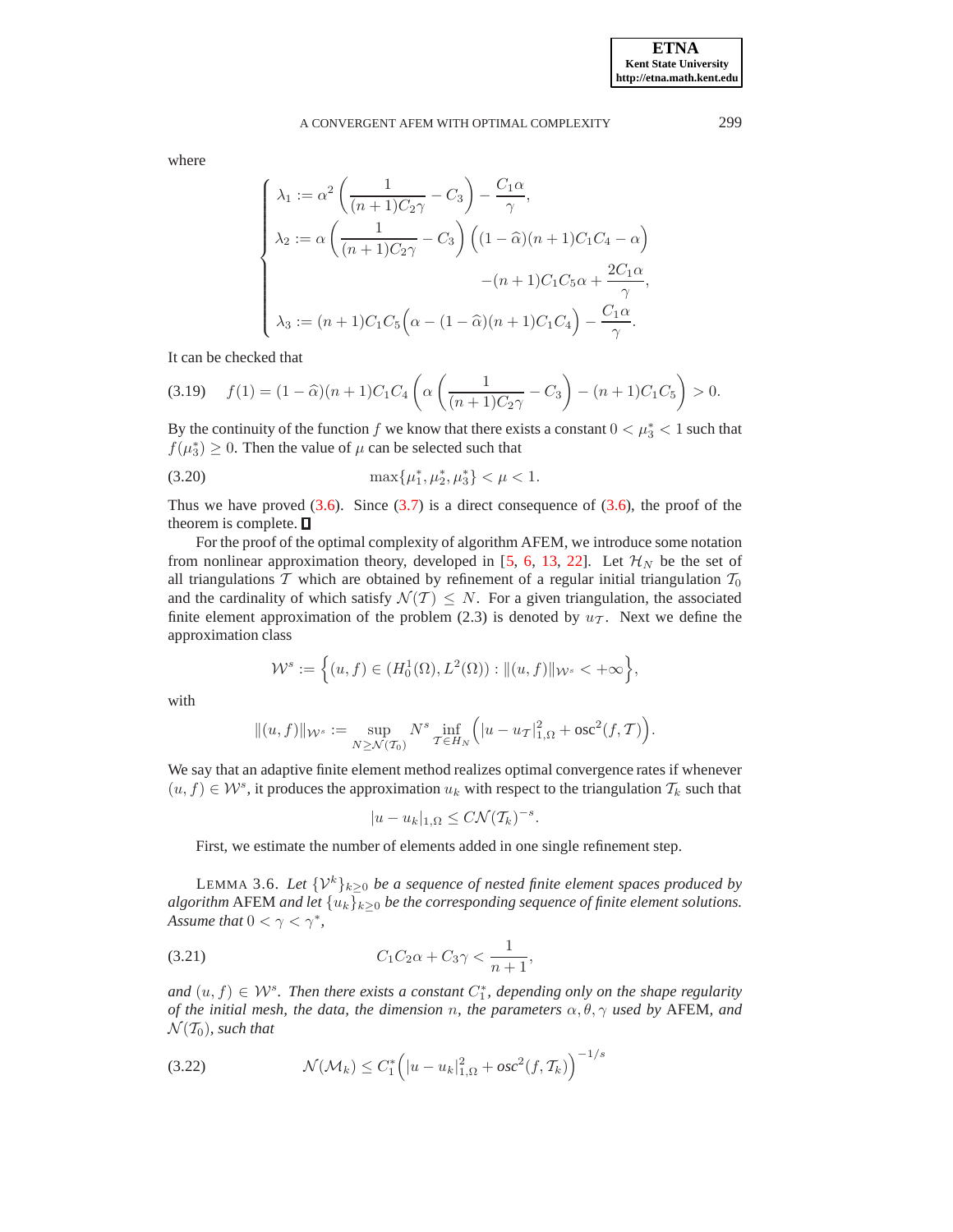1

### 300 R. BECKER, S. MAO, AND Z.-C. SHI

*with*

$$
C_1^* := \max \Big\{ (n+1) C_6 \lambda_1^{-1/s}, \lambda_2^{-1/s} \Big\} \big\| (u, f) \big\|_{\mathcal{W}^s}^{1/s},
$$

*where*  $\lambda_1$  *and*  $\lambda_2$  *are defined by* [\(3.24\)](#page-9-0) *and* [\(3.26\)](#page-10-0)*, respectively.* 

*Proof*. We split the proof into two cases as in the proof of Theorem [3.5.](#page-5-0) Let us consider the first case, i.e.,  $\csc^2(f, \mathcal{T}_k) < \gamma \eta^2(u_k, \mathcal{E}_k)$ . Suppose  $\lambda_1 \in (0, 1)$  is a fixed constant to be chosen appropriately in the subsequent analysis. Let  $\mathcal{T}_k^*$  be a triangulation refined from  $\mathcal{T}_0$ with minimal number of elements such that

$$
|u - u_{\mathcal{T}_{k}}|_{1,\Omega}^{2} \leq \lambda_{1} (|u - u_{k}|_{1,\Omega}^{2} + \mathrm{osc}^{2}(f, \mathcal{T}_{k}))
$$

Then by the definition of the norm  $\|\cdot\|_{\mathcal{W}^{s}}$ ,

$$
\mathcal{N}(\mathcal{T}_k^*) \leq \lambda_1^{-1/s} \left( |u - u_k|_{1,\Omega}^2 + \text{osc}^2(f, \mathcal{T}_k) \right)^{-1/s} \left\| (u, f) \right\|_{\mathcal{W}^s}^{1/s}.
$$

<span id="page-9-1"></span>Let us choose  $\mathcal{T}'_k$  as the refinement of  $\mathcal{T}_k$  with minimal number of elements such that  $V_k^*\subset V'_k$ and thus

$$
(3.23) \t |u - u_{\mathcal{T}'_k}|_{1,\Omega}^2 \le |u - u_{\mathcal{T}^*_k}|_{1,\Omega}^2 \le \lambda_1 \Big( |u - u_k|_{1,\Omega}^2 + \mathrm{osc}^2(f, \mathcal{T}_k) \Big).
$$

Note that by the definition of  $\mathcal{T}'_k$  there holds

$$
\mathcal{N}(\mathcal{T}'_k) - \mathcal{N}(\mathcal{T}_k) \le \mathcal{N}(\mathcal{T}_k^*)
$$
  
 
$$
\le \lambda_1^{-1/s} \left( |u - u_k|_{1,\Omega}^2 + \text{osc}^2(f, \mathcal{T}_k) \right)^{-1/s} \left\| (u, f) \right\|_{\mathcal{W}^s}^{1/s}.
$$

In the following we shall bound  $\mathcal{N}(\mathcal{T}_{k+1}) - \mathcal{N}(\mathcal{T}_k)$  by  $\mathcal{N}(\mathcal{T}'_k) - \mathcal{N}(\mathcal{T}_k)$  to obtain the desired results. In view of Lemma [3.4,](#page-5-4) there exists a subset  $\mathcal{F}_k^* \subset \mathcal{E}_k$  such that

$$
|u_k - u_{\mathcal{T}_k'}|_{1,\Omega}^2 \le C_1 \eta^2(u_k, \mathcal{F}_k^*)
$$

and

<span id="page-9-0"></span>
$$
\mathcal{N}(\mathcal{F}_k^*) \leq C_6(\mathcal{N}(\mathcal{T}_k') - \mathcal{N}(\mathcal{T}_k)).
$$

Then, if the value of  $\lambda_1$  is chosen as

(3.24) 
$$
\lambda_1 := \frac{\frac{1}{n+1} - C_3 \gamma - C_1 C_2 \alpha}{\frac{1}{n+1} - C_3 \gamma + C_2 \gamma},
$$

we have by the Galerkin orthogonality [\(3.1\)](#page-4-5), [\(3.23\)](#page-9-1) and [\(2.6\)](#page-2-3)

$$
\eta^{2}(u_{k}, \mathcal{F}_{k}^{*}) \geq \frac{|u_{k} - u_{\mathcal{T}_{k}}|_{1,\Omega}^{2}}{C_{1}} = \frac{|u - u_{k}|_{1,\Omega}^{2} - |u - u_{\mathcal{T}_{k}}|_{1,\Omega}^{2}}{C_{1}}
$$
\n
$$
\geq \frac{(1 - \lambda_{1})|u - u_{k}|_{1,\Omega}^{2} - \lambda_{1}osc^{2}(f, \mathcal{T}_{k})}{C_{1}}
$$
\n
$$
\geq \frac{1}{C_{1}} \left[ \frac{(1 - \lambda_{1})}{(n + 1)C_{2}} \eta^{2}(u_{k}, \mathcal{E}_{k}) - \left( \lambda_{1} + \frac{(1 - \lambda_{1})C_{3}}{C_{2}} \right) osc^{2}(f, \mathcal{T}_{k}) \right]
$$
\n
$$
\geq \frac{\eta^{2}(u_{k}, \mathcal{E}_{k})}{C_{1}C_{2}} \left[ \frac{1}{n + 1} - C_{3}\gamma - \lambda_{1} \left( \frac{1}{n + 1} + \gamma(C_{2} - C_{3}) \right) \right].
$$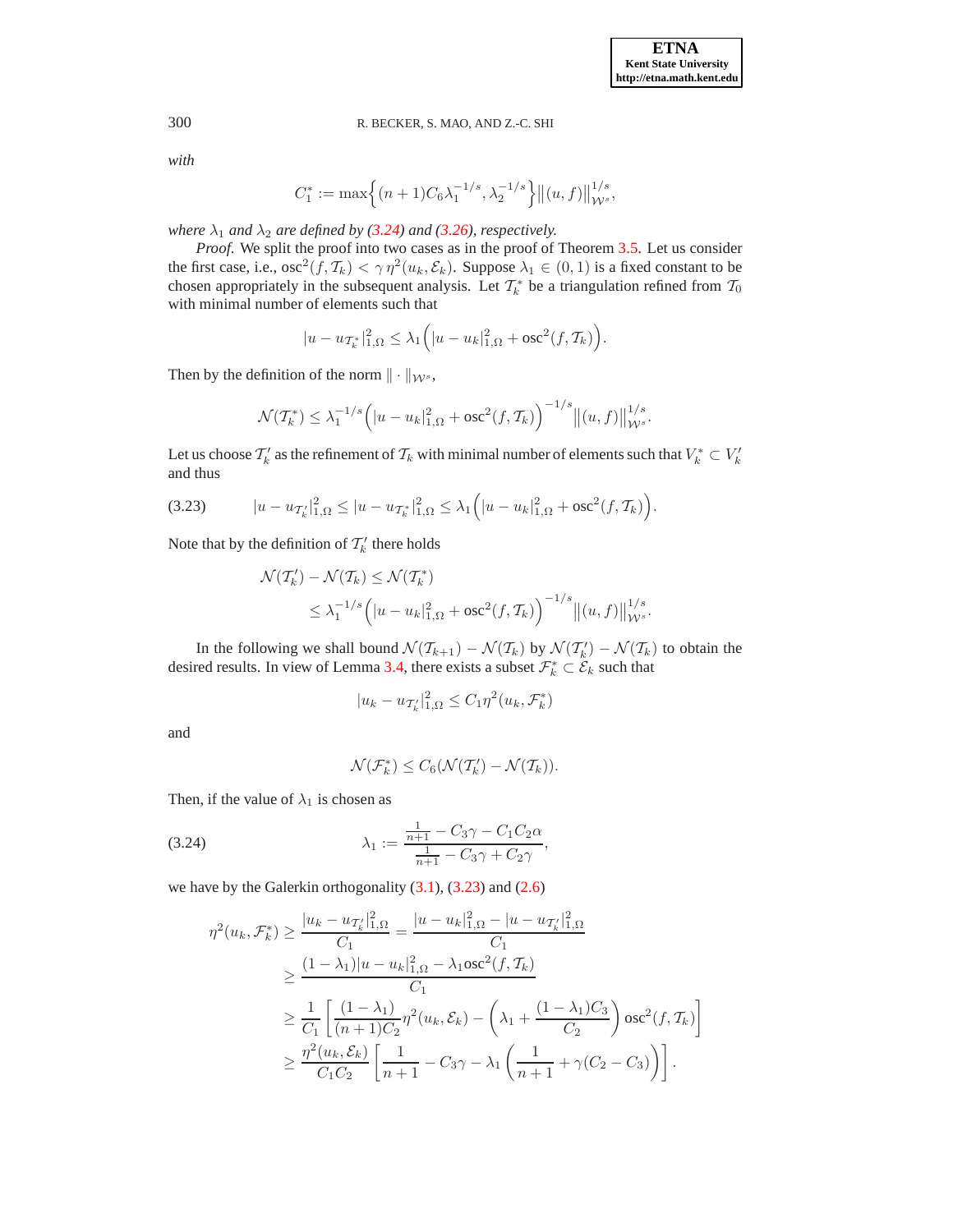The denominator in [\(3.24\)](#page-9-0) is positive due to our former assumption  $C_2 \ge C_3$ . Assump-tion [\(3.21\)](#page-8-1) leads to  $\lambda_1$  < 1.

With the choice of  $\lambda_1$  in [\(3.24\)](#page-9-0) we get

$$
\eta^{2}(u_{k}, \mathcal{F}_{k}^{*}) \geq \alpha \eta^{2}(u_{k}, \mathcal{E}_{k}).
$$

<span id="page-10-1"></span>Since in the marking strategy we choose the minimal edge set  $\mathcal{F}_k \subset \mathcal{E}_k$  such that [\(2.8\)](#page-4-4) holds, and we conclude that

$$
\mathcal{N}(\mathcal{M}_k) \le (n+1)\mathcal{N}(\mathcal{F}_k) \le (n+1)\mathcal{N}(\mathcal{F}_k^*)
$$
  
\n
$$
\le (n+1)C_6(\mathcal{N}(\mathcal{T}_k') - \mathcal{N}(\mathcal{T}_k))
$$
  
\n
$$
\le (n+1)^2 C_6 \lambda_1^{-1/s} \|(u, f)\|_{\mathcal{W}^s}^{1/s}
$$
  
\n
$$
\left(|u - u_k|_{1,\Omega}^2 + \text{osc}^2(f, \mathcal{T}_k)\right)^{-1/s}.
$$

Next we turn to the case  $osc^2(f, \mathcal{T}_k) \ge \gamma \eta^2(u_k, \mathcal{E}_k)$ . Similar to the first case, suppose that  $\lambda_2 \in (0,1)$  is a fixed constant and  $\mathcal{T}_k^*$  be a triangulation refined from  $\mathcal{T}_0$  with minimal number of elements such that

$$
\operatorname{osc}^2(f,\mathcal{T}_k^*) \leq \lambda_2\Big(|u - u_k|^2_{1,\Omega} + \operatorname{osc}^2(f,\mathcal{T}_k)\Big)
$$

and

$$
\mathcal{N}(\mathcal{T}_{k}^{*}) \leq \lambda_{2}^{-1/s} \left( |u - u_{k}|^{2}_{1,\Omega} + \text{osc}^{2}(f, \mathcal{T}_{k}) \right)^{-1/s} \left\| (u, f) \right\|_{\mathcal{W}^{s}}^{1/s}.
$$

Let  $\mathcal{T}'_k$  be the refinement of  $\mathcal{T}_k$  with minimal number of elements such that  $V^*_k \subset V'_k$  and then

$$
\operatorname{osc}^2(f, \mathcal{T}'_k) \le \operatorname{osc}^2(f, \mathcal{T}^*_k) \le \lambda_2 \Big(|u - u_k|^2_{1,\Omega} + \operatorname{osc}^2(f, \mathcal{T}_k)\Big)
$$

and

$$
\mathcal{N}(\mathcal{T}'_k) - \mathcal{N}(\mathcal{T}_k) \leq \lambda_2^{-1/s} \Big( |u - u_k|_{1,\Omega}^2 + \text{osc}^2(f, \mathcal{T}_k) \Big)^{-1/s} \big\| (u, f) \big\|_{\mathcal{W}^s}^{1/s}.
$$

Let  $\mathcal{M}_K^* := \{ K | K \in \mathcal{T}_k; K \in \mathcal{T}'_k \}$ . Then by Lemma [2.1,](#page-2-1) we have

$$
\begin{split} \n\text{osc}^2(f, \mathcal{T}_k) &\geq \frac{1}{\lambda_2} \Big( \text{osc}^2(f, \mathcal{T}'_k) - \lambda_2 |u - u_k|_{1, \Omega}^2 \Big) \\ \n&\geq \frac{1}{\lambda_2} \Big( \text{osc}^2(f, \mathcal{T}'_k) - \lambda_2 C_1 \eta^2(u_k, \mathcal{E}_k) \Big) \\ \n&\geq \left( \frac{1}{\lambda_2} - \frac{C_1}{\gamma} \right) \text{osc}^2(f, \mathcal{T}'_k) \\ \n&\geq \left( \frac{1}{\lambda_2} - \frac{C_1}{\gamma} \right) \text{osc}^2(f, \mathcal{M}^*_K) \\ \n&= \left( \frac{1}{\lambda_2} - \frac{C_1}{\gamma} \right) \Big( \text{osc}^2(f, \mathcal{T}_K) - \text{osc}^2(f, \mathcal{T}_K \setminus \mathcal{M}^*_K) \Big). \n\end{split}
$$

<span id="page-10-0"></span>then if the value of  $\lambda_2$  is chosen as

$$
\lambda_2 := \frac{1-\theta}{1+\frac{C_1(1-\theta)}{\gamma}},
$$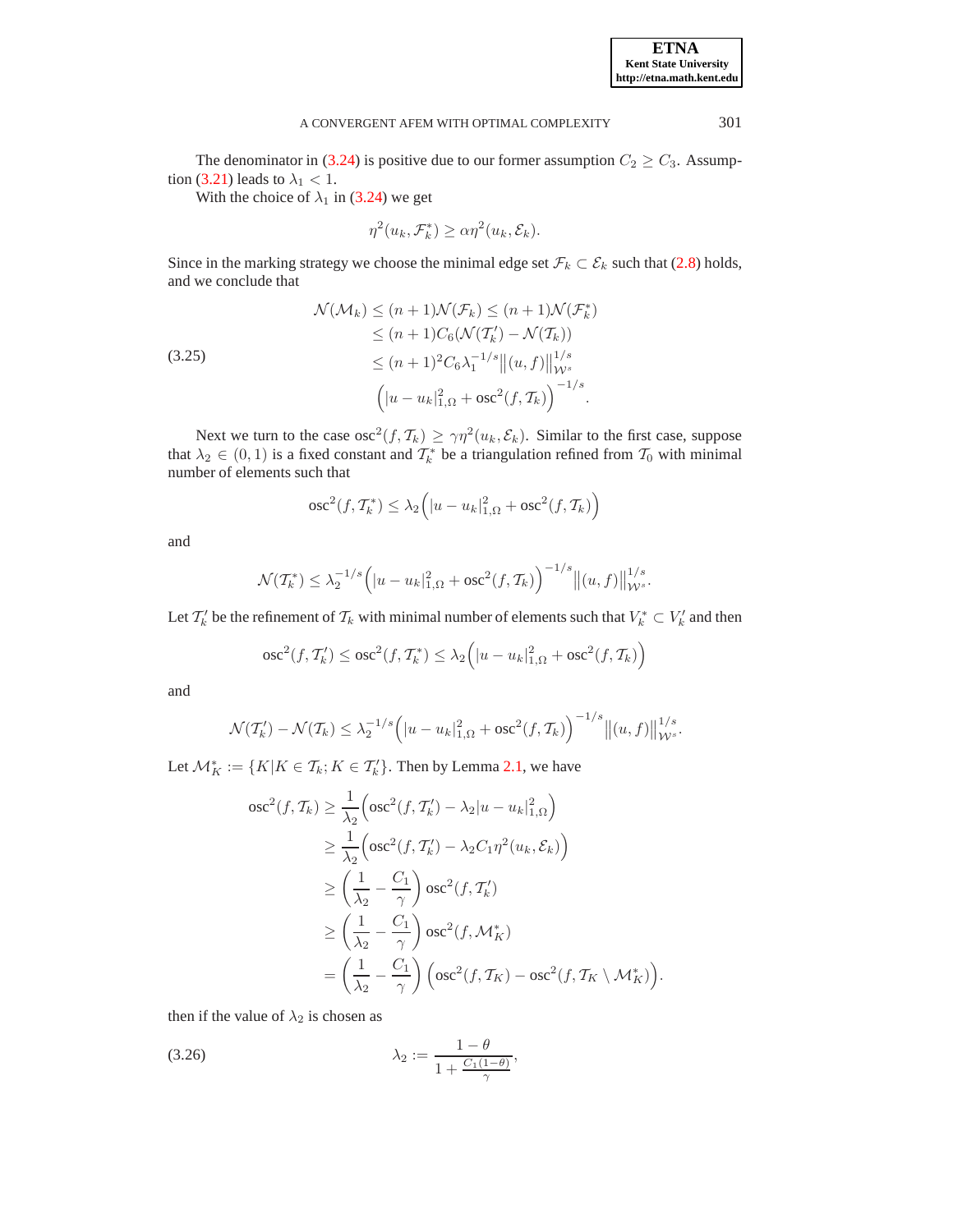we get

$$
\csc^2(f, \mathcal{T}_K \setminus \mathcal{M}_K^*) \ge \theta \csc^2(f, \mathcal{T}_k).
$$

Since in the marking strategy we choose the minimal edge set  $\mathcal{M}_k \subset \mathcal{T}_k$  such that [\(2.9\)](#page-4-6) holds, and we conclude that

$$
\mathcal{N}(\mathcal{M}_k) \leq \mathcal{N}(T_K \setminus \mathcal{M}_K^*)
$$
  
\n
$$
\leq (\mathcal{N}(T'_k) - \mathcal{N}(T_k))
$$
  
\n
$$
\leq \lambda_2^{-1/s} \|(u, f)\|_{\mathcal{W}^s}^{1/s} \left(|u - u_k|_{1,\Omega} a^2 + \text{osc}^2(f, T_k)\right)^{-1/s},
$$

which, together with  $(3.25)$  implies the desired result.  $\square$ 

Now, we can prove the optimality of the algorithm AFEM.

<span id="page-11-0"></span>THEOREM 3.7 (Optimal complexity of AFEM). Let  $\{\mathcal{V}^k\}_{k\geq 0}$  *be a sequence of nested finite element spaces produced by algorithm* AFEM *and let*  ${u_k}_{k≥0}$  *be the corresponding sequence of finite element solutions. Assume that*  $(u, f) \in \mathcal{W}^s$ ,  $\overline{\gamma}$  *satisfies*  $0 < \gamma < \gamma^*$ *(defined in [\(3.5\)](#page-5-1)), and further that*  $\alpha$  *satisfies* 

(3.27) 
$$
C_1 C_2 \alpha + C_3 \gamma < \frac{1}{n+1}.
$$

<span id="page-11-1"></span>*Then there exists a constant*  $C_2^*$ *, such that* 

(3.28) 
$$
|u - u_k|_{1,\Omega}^2 + osc^2(f, \mathcal{T}_k) \leq C_2^* \Big(\mathcal{N}(\mathcal{T}_k) - \mathcal{N}(\mathcal{T}_0)\Big)^{-s}
$$

with 
$$
C_2^* := \max\{1, \beta\} \left( \frac{C_0 C_1^* \left(1 - \rho^{\frac{k}{s}}\right)}{\rho^{-1/s} - 1} \right)^s
$$

*In addition there exists another constant*  $C_3^*$  *such that for any*  $\epsilon > 0$  *the following holds. Let N be the first index such that*  $\eta(u_N, \mathcal{E}_N) \leq \epsilon$ *. Then we have* 

<span id="page-11-3"></span><span id="page-11-2"></span>*.*

$$
\mathcal{N}(\mathcal{T}_N) - \mathcal{N}(\mathcal{T}_0) \le C_3^* \epsilon^{-2/s}
$$

with  $C_3^* := C_0 C_1^* \min\left\{1, \frac{1}{\beta}\right\}^{-1/s} \frac{1-\rho^{N/s}}{\rho^{-1/s}-1}$  $\left\{\min\left\{1,\frac{C_2\beta}{C_3}\right\}\right\}$  $(n+1)C_2$  $\sqrt{\frac{-1/s}{}}$ *. Proof.* In view of [\(3.22\)](#page-8-2) in Lemma [3.6,](#page-8-3) for any  $0 \le i \le k$ , there holds

$$
\mathcal{N}(\mathcal{M}_i) \le C_1^* \min\left\{1, \frac{1}{\beta}\right\}^{-1/s} \left(|u - u_i|_{1,\Omega}^2 + \beta \csc^2(f, \mathcal{T}_i)\right)^{-1/s},
$$

together with

$$
\left(|u - u_i|_{1,\Omega}^2 + \beta \csc^2(f, \mathcal{T}_i)\right)^{-1/s} \leq \rho^{\frac{k-i}{s}} \left(|u - u_k|_{1,\Omega}^2 + \beta \csc^2(f, \mathcal{T}_k)\right)^{-1/s}
$$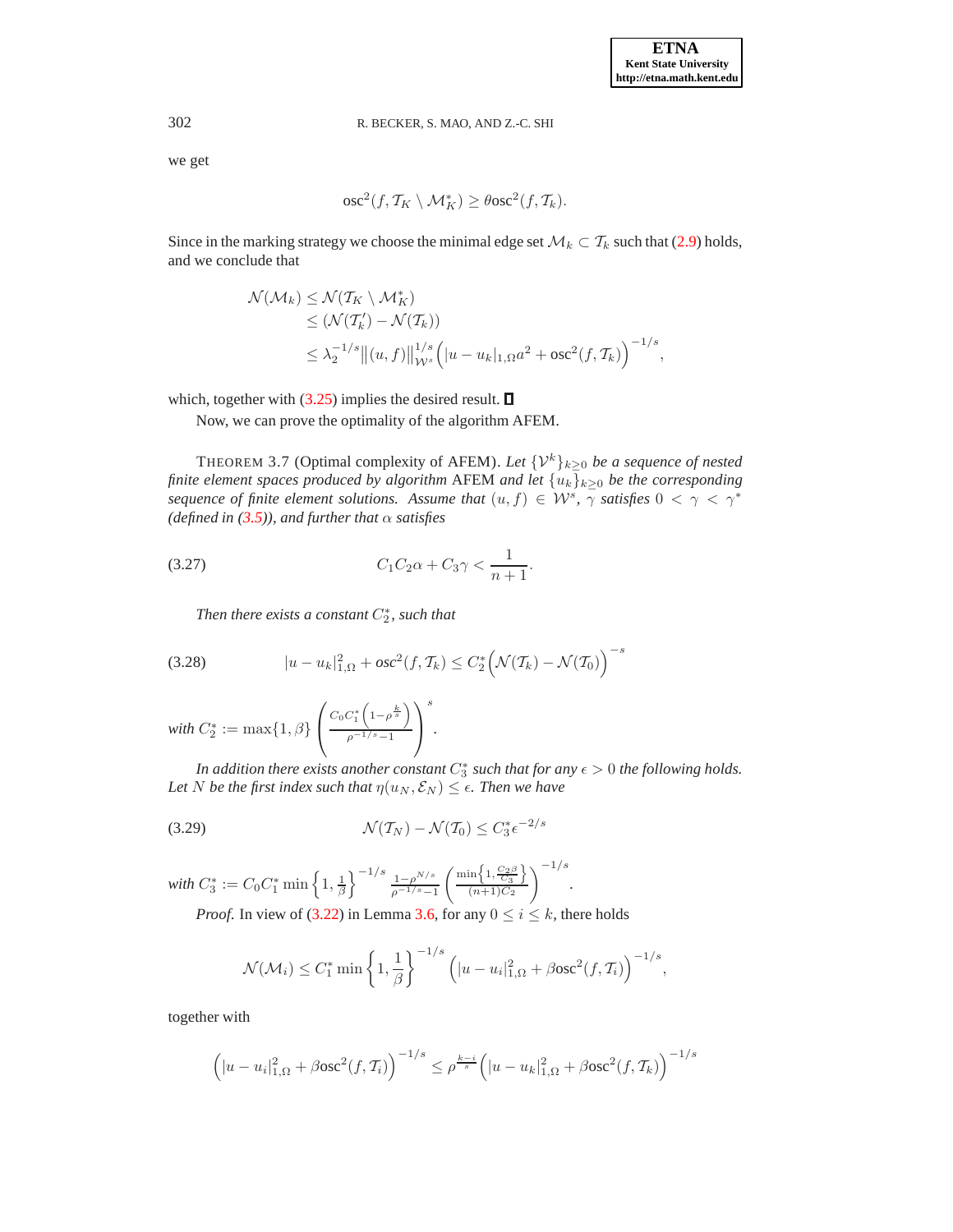<span id="page-12-14"></span>obtained from [\(3.6\)](#page-5-2) in Theorem [3.5,](#page-5-0) we have

$$
\mathcal{N}(\mathcal{T}_k) - \mathcal{N}(\mathcal{T}_0) \le C_0 \sum_{i=0}^{k-1} \mathcal{N}(\mathcal{M}_i)
$$
\n
$$
\le C_0 C_1^* \min \left\{ 1, \frac{1}{\beta} \right\}^{-1/s} \sum_{i=0}^{k-1} \left( |u - u_i|_{1,\Omega}^2 + \beta \text{osc}^2(f, \mathcal{T}_i) \right)^{-1/s}
$$
\n
$$
\le C_0 C_1^* \min \left\{ 1, \frac{1}{\beta} \right\}^{-1/s} \left( \sum_{i=0}^{k-1} \rho^{\frac{k-i}{s}} \right) \left( |u - u_k|_{1,\Omega}^2 + \beta \text{osc}^2(f, \mathcal{T}_k) \right)^{-1/s}
$$
\n
$$
\le C_0 C_1^* \min \left\{ 1, \frac{1}{\beta} \right\}^{-1/s} \frac{1 - \rho^{\frac{k}{s}}}{\rho^{-1/s} - 1} \left( |u - u_k|_{1,\Omega}^2 + \beta \text{osc}^2(f, \mathcal{T}_k) \right)^{-1/s},
$$

which implies  $(3.28)$ .

The proof of  $(3.29)$  is obvious. In fact, the lower bound  $(2.6)$  gives

$$
(3.31) \qquad \left( |u - u_k|_{1,\Omega}^2 + \beta \mathrm{osc}^2(f, \mathcal{T}_k) \right)^{-1/s} \leq \left( \frac{\min\left\{ 1, \frac{C_2 \beta}{C_3} \right\}}{(n+1)C_2} \right)^{-1/s} \eta^{-\frac{2}{s}}(u_k, \mathcal{E}_k),
$$

<span id="page-12-6"></span>then the desired result can be obtained by  $(3.31)$  and  $(3.30)$ .  $\Box$ 

**4. Conclusion.** We have presented a new adaptive finite element method, which is a variant of the algorithm of Morin/Nochetto/Siebert. The novelty lies in the treatment of the data oscillation term, which is only used for refinement if it is big compared to the error estimator. We have proved geometrical convergence of the error augmented by the data oscillation term and optimal complexity in the sense of nonlinear approximation theory. The dependence of our results on all involved constants is described.

#### <span id="page-12-13"></span>**REFERENCES**

- <span id="page-12-0"></span>[1] M. AINSWORTH AND J. T. ODEN, *A Posteriori Error Estimation in Finite Element Analysis*, Pure and Applied Mathematics, Wiley-Interscience, John Wiley and Sons, New York, 2000.
- <span id="page-12-1"></span>[2] I. BABU˘SKA AND T. STROUBOULIS, *The Finite Element Method and its Reliability*, Oxford University Press, Oxford, 2001.
- <span id="page-12-2"></span>[3] I. BABU˘SKA AND M. VOGELIUS,*Feedback and adaptive finite element solution of one dimensional boundary value problems*, Numer. Math., 44 (1984), pp. 75–102.
- <span id="page-12-8"></span>[4] R. BECKER, C. JOHNSON, AND R. RANNACHER, *Adaptive error control for multigrid finite element methods*, Computing, 55 (1995), pp. 271–288.
- <span id="page-12-5"></span>[5] P. BINEV, W. DAHMEN, AND R. DEVORE, *Adaptive finite element methods with convergence rates*, Numer. Math., 97 (2004), pp. 219–268.
- <span id="page-12-12"></span>[6] P. BINEV, W. DAHMEN, R. DEVORE, AND P. PETRUCHEV, *Approximation classes for adaptive methods*, Serdica Math. J., 28 (2002), pp. 391–416.
- <span id="page-12-3"></span>[7] C. CARSTENSEN AND R. H. W. HOPPE, *Error reduction and convergence for an adaptive mixed finite element method*, Math.Comp., 75 (2006), pp. 1033–1042.
- <span id="page-12-4"></span>[8] C. CARSTENSEN AND R. H. W. HOPPE, *Convergence analysis of an adaptive nonconforming finite element methods*, Numer. Math., 103 (2006), pp. 251–266.
- <span id="page-12-10"></span>[9] C. CARSTENSEN AND S. A. FUNKEN, *Constants in Clément-interpolation error and residual based a posteriori error estimates in finite element methods*, East-West J. Numer. Math. 8 (2000), pp. 153–175.
- <span id="page-12-11"></span>[10] J. CASCON, C. KREUZER, R. NOCHETTO, AND K. SIEBERT, *Quasi-optimal convergence rate for an adaptive finite element method*, SIAM J. Numer. Anal., 46 (2008), pp. 2524–2550.
- <span id="page-12-9"></span><span id="page-12-7"></span>[11] P. G. CIARLET, *The Finite Element method for Elliptic Problems*, North-Holland, Amsterdam, 1978.
- [12] P. CLÉMENT, *Approximation by finite element functions using local regularization*, Rev. Française Automat. Informat. Recherche Opérationnelle Sér. RAIRO Analyse Numérique, 9 (1975), pp. 77-84.

**ETNA Kent State University http://etna.math.kent.edu**